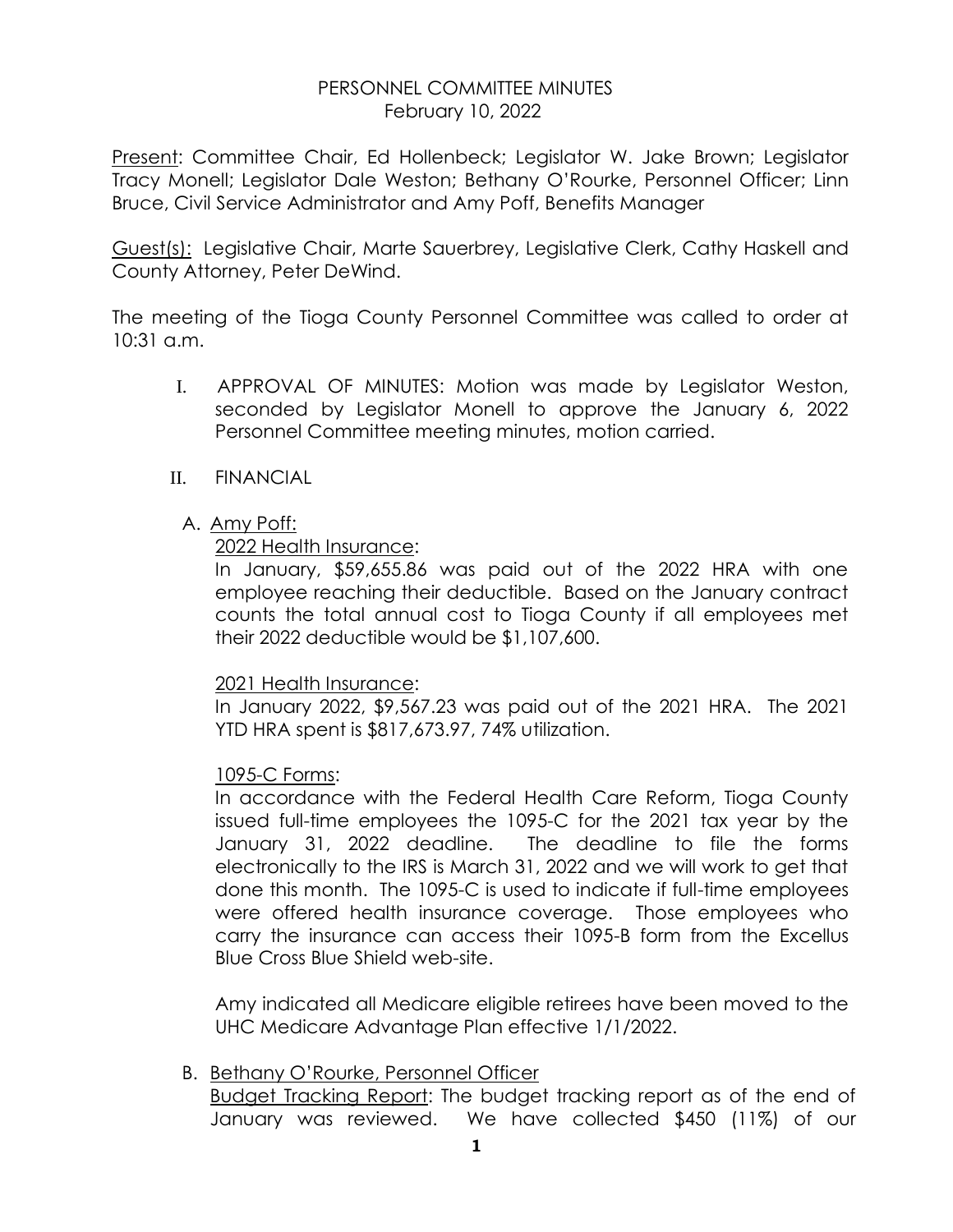projected revenue and spent 5.8% of our appropriations. We have spent 100% of our Software Expense line paying the yearly fee for our civil service software.

III. OLD BUSINESS

### Negotiations with TCLEA:

There was a conference call with Jim Roemer at the January 6, 2022 Worksession. Bethany will outline package proposal at today's Worksession. Once the Legislators have reviewed, we can reconvene negotiations.

# Management /Confidential Salary Study:

The Management/Confidential salary study was postponed back in 2020 due to budget cuts and COVID. The funds are back in our 2022 budget. Bethany is working to get the RFP finalized and get it posted.

IV. NEW BUSINESS

Personnel Department's 2021 Annual Report: Personnel's 2021 Annual Report was distributed for review.

Personnel Officer Recruitment: Four (4) candidates are being interviewed tomorrow.

- V. PERSONNEL
	- C. Linn Bruce, Civil Service Administrator:

The *Head Count Report* reflects 392 authorized full-time positions, 352 of those filled, 10 not filled/unfunded. Part-time shows 77 authorized positions, 54 filled, 3 not filled/unfunded. As of 2/4/2022 there were 30 FT and 20 PT funded vacancies.

Funded vacancies being actively recruited - DSS: Caseworker, Principal SWE and Office Specialist I; ED&P: OSII part-time; MH: Certified A&D Counselor, Clinical Social Worker, and a Supervising Clinical Social Worker; Probation: Probation Officer I; PH: Public Health Nurse and Local Coordinator; PW: MEO II and Building Maintenance Mechanic I; Sheriff's Office: Corrections Officer and PT Cook; filling 2 Corrections Officer vacancies as of 2/15.

The *Vacancies Filled-Salary Difference Report* shows hiring activity since January's report. There were six (6) vacancies filled with a monthly impact of -\$1,088.57 and year to date of -\$28,616.57. The *Change in Classification Report-Salary Impact* shows per resolution 31-22 a vacant Clinical Social Worker was reclassified to a Supervising Clinical Social